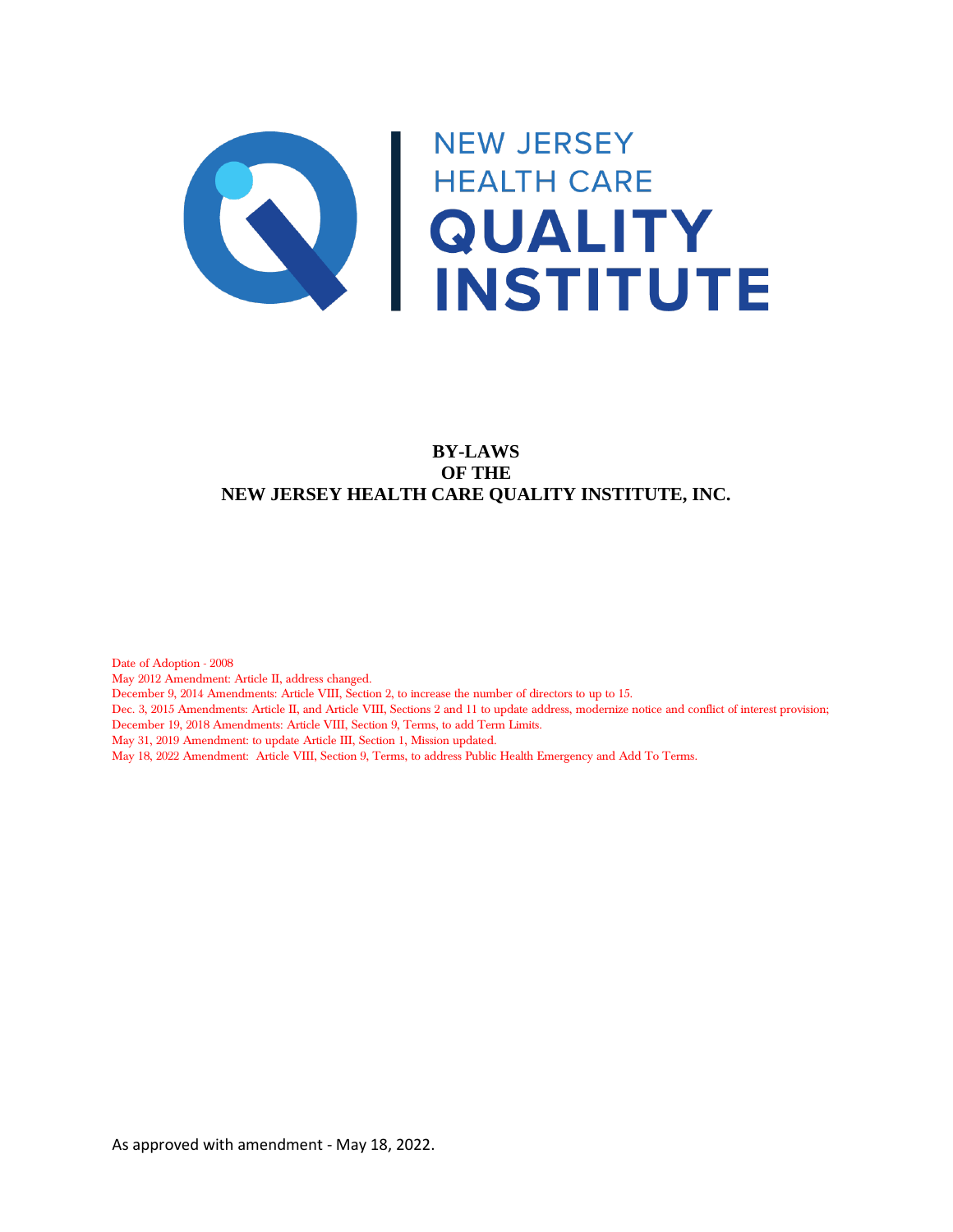#### **ARTICLE I**

The name of this organization shall be the "New Jersey Health Care Quality Institute, Inc. ("Institute").

### **ARTICLE II**

#### **OFFICES**

The principal office of the corporation shall be located at Stone House at Carnegie Center, 3628 Route 1, Princeton, NJ 08540, or at such other place as may be determined from time to time by the Board of Directors.

#### **ARTICLE III**

#### **PURPOSE**

Section 1. Mission. Improving the safety, quality and affordability of health care for everyone.

Section 2. Use of Funds. The corporation is not formed for financial or pecuniary gain, and no part of the assets, income, or profits of the corporation is distributable to, or inures to the benefit of its Board of Directors, Officers or any other private person except as provided in these By-Laws, as reasonable compensation for services rendered to the Institute, and to make payments and distributions in furtherance of the purposes of the corporation as set forth in its Charter and above, or as proper indemnification of Directors or Officers.

#### **ARTICLE IV**

#### **MEMBERSHIP**

Section 1. Qualifications. For the purposes of these By-Laws, a member in good standing shall be a member who conforms with these By-Laws and who has paid his/her annual contribution as set by the Board of Directors of the Institute. Additionally, the Board of Directors of the Institute shall have sole discretion for determining the eligibility for membership of any applicant.

Section 2. Composition of Membership. Membership will be comprised of individuals or organizations from the following groups:

### A. Health Care Providers

- 1. Hospitals
- 2. Physicians, nurses and other health care delivery professionals
- 3. Manufacturers of health care products
- 4. Other deliveries of health care
- B. Health Care Purchasers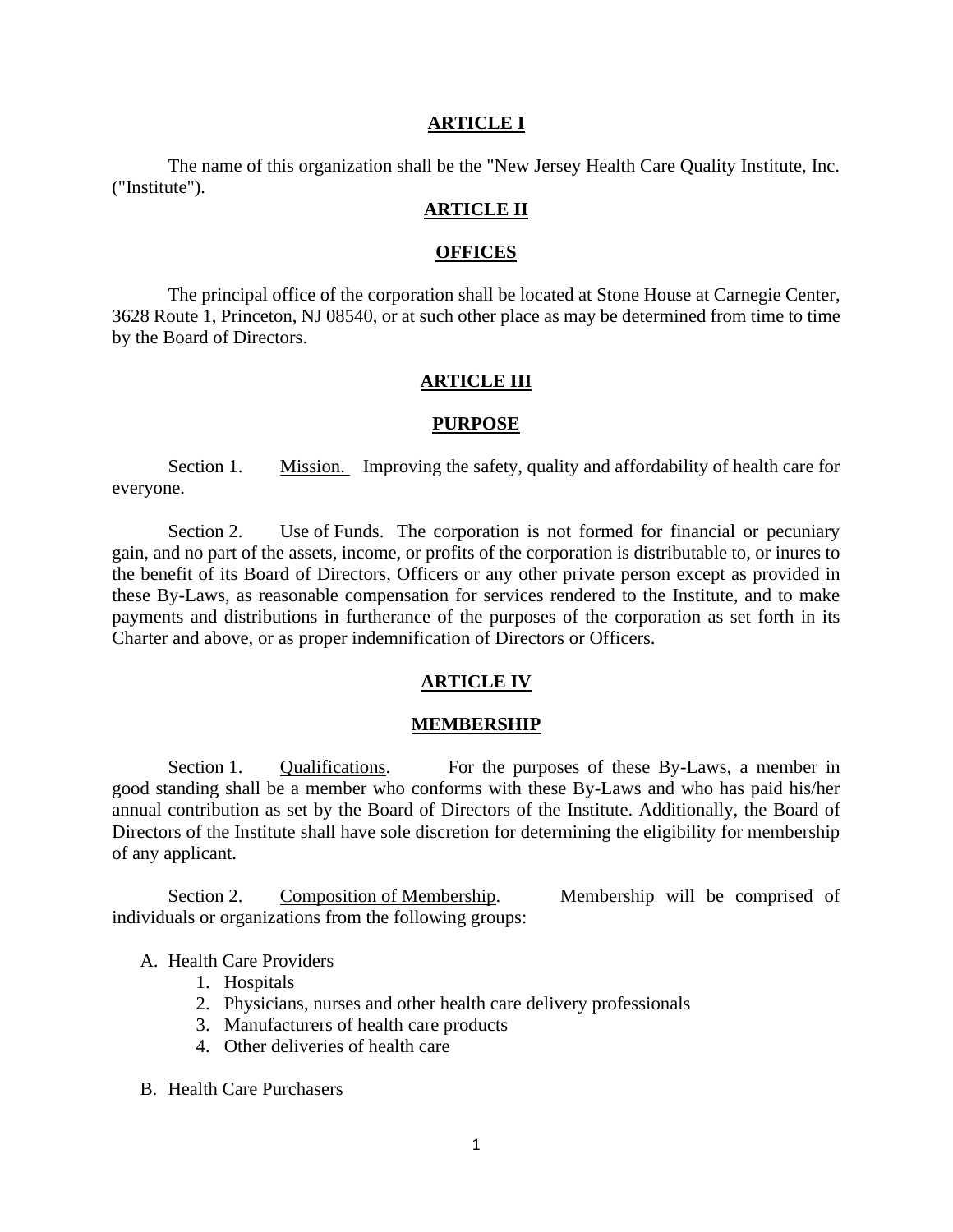- 1. Employers
- 2. Unions
- 3. Governmental agencies
- C. Health Care Intermediaries
	- 1. Insurers
	- 2. Managed care organizations
	- 3. Third party administrators
- D. Health Care Consumers

Section . Revocation of Membership. Membership of any member may be revoked by majority vote of the Board of Directors present at a scheduled meeting for:

- A. Failure to comply with the provisions of these By-Laws.
- B. Conduct which is inimical to the best interests and objectives of the Institute.
- C. False statements made in the application for membership.

An expelled member may, after six (6) months from date of such action, apply for reinstatement of membership.

# **ARTICLE V**

# **FISCAL YEAR**

The fiscal year for the Institute shall be set for June 1 through May 31 of each year.

# **ARTICLE VI**

# **ANNUAL MEETINGS**

There shall be an Annual Meeting of the members, which shall take place during the month of May. The specific time and place of the Annual Meeting shall be designated by the Board of Directors and announced by written or electronic means to each member not less than twenty (20) days in advance of the meeting.

# **ARTICLE VII**

# **OFFICERS**

Section 1. Officers. The officers of the Institute shall be: A chair of the Board, a vice chair, a secretary, a treasurer and the president. If any office shall become vacant, it may be filled by the Board of Directors for the remainder of the term.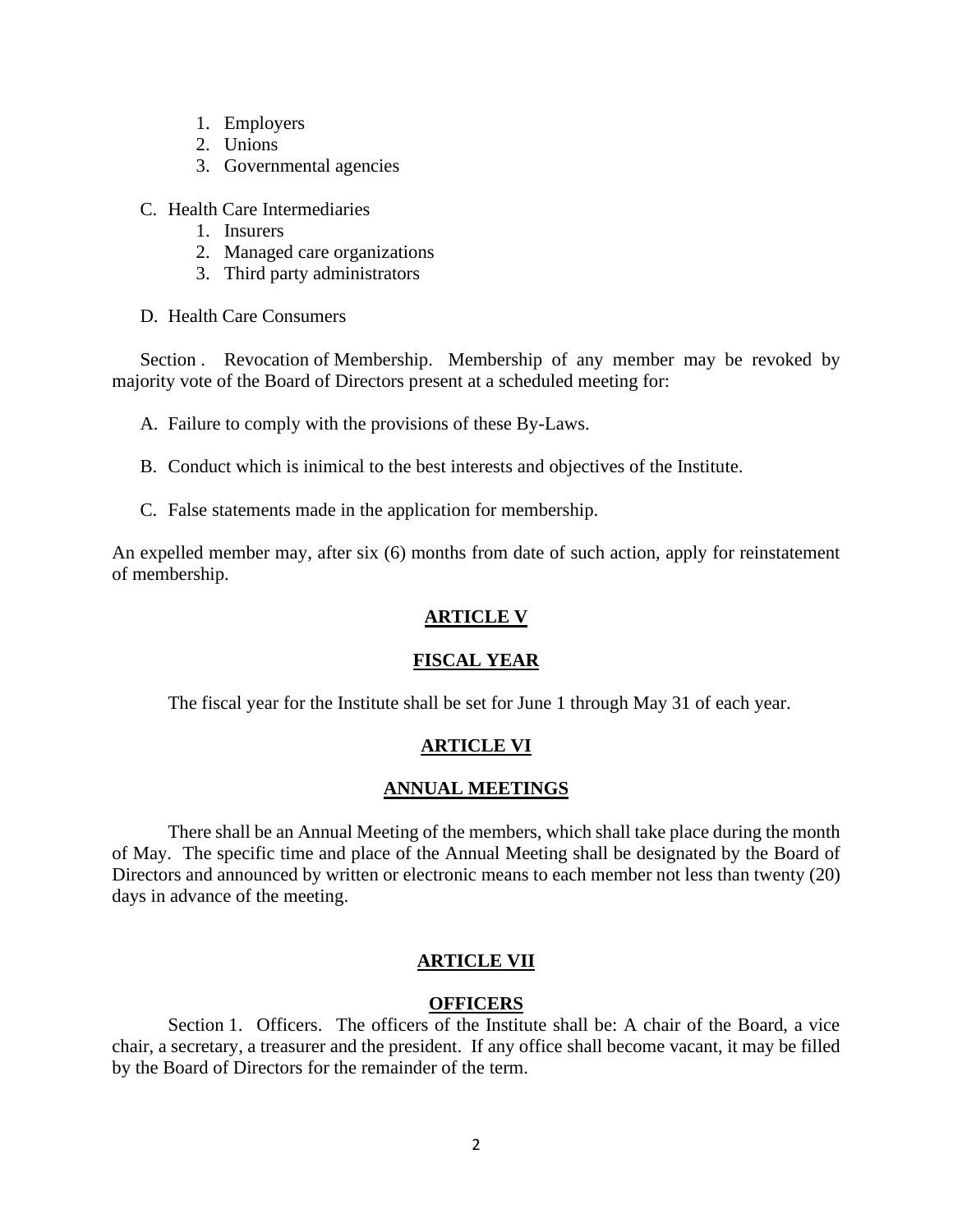Section 2. Elections. A chair, a vice chair, a secretary, and a treasurer shall be nominated and/or re-nominated by the Nominating Committee, pursuant to the process described in Article IX, below, and shall be elected or re-elected at each annual meeting.

Section 3. Duties. The officers of the Institute shall perform the duties usually performed by such officers, together with such duties as shall be prescribed by these Bylaws and the Board of Directors. In the absence of the chair, the vice chair shall perform the duties of the chair.

#### **ARTICLE VIII**

#### **BOARD OF DIRECTORS**

Section 1. General Powers. The business and affairs of the Institute shall be managed by a Board of Directors who shall provide oversight for the management of the Institute. However, the day-to-day management of the Institute shall be vested in a President and Chief Executive Officer (CEO) who shall be appointed by a majority of the Board of Directors. The President and CEO of the Institute responsibilities and duties are set forth in Article IX of these By-Laws.

Section 2. Number, Qualification. Method of Appointment. The Board of Directors shall be composed of no less than nine (9) and no more than fifteen (15) members, not including emeritus members, whom shall be nominated and elected to serve as ex-officio and nonvoting members from time to time. One-third of the members of the Board of Directors subject to election shall be elected each year at the Annual Meeting of the Board by a majority of the Board. The membership of the board shall reflect the multi-stakeholder mission of the Institute and directors should have experience in either the delivery or purchase or public policy matters relating to the quality, transparency, or cost of health care services. The President and CEO shall serve as an ex-officio voting member of the Board of Directors.

Section 3. Meetings. The Board of Directors of the Institute shall meet at least two (2) times a year, with one of the two meetings serving as the Institute's Annual Meeting. Special meetings of the Board may be called by the Chair or by any three (3) members of the Board of Directors.

Section 4. Notice. Notice of any meeting shall be announced by written or electronic means to each member not less than ten (10) days in advance. Under certain conditions, when issues arise requiring prompt attention, special meetings may be scheduled at less than ten (10) days' notice. Notices of special meetings shall specify the object of the meeting and no other business shall be transacted at such meeting.

Section 5. Quorum. A majority of the Board of Directors shall constitute a quorum sufficient for the transaction of business at any meeting of the Board of Directors. The members of the Board of Directors, or any committee designated by such Board, may participate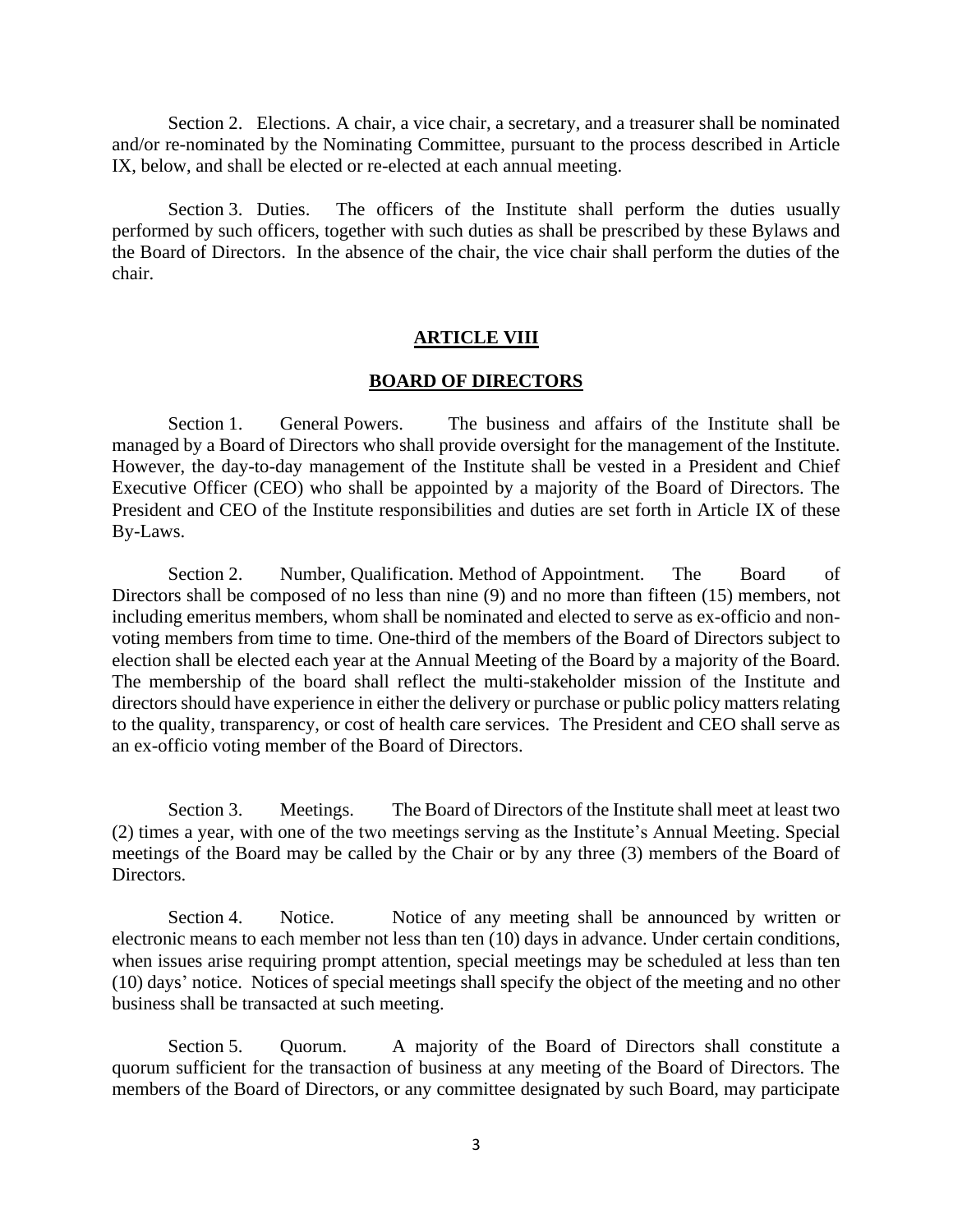in a meeting of the Board of such committee by means of conference telephone or similar communications equipment by means of which all persons participating in the meeting can hear each other, and participation in a meeting pursuant to this provision shall constitute presence by a person at such meeting. The Board of Directors shall promptly furnish a copy of the Minutes of all Board of Director meetings.

Section 6. Manner of Acting. The act of a majority of the members present at a meeting at which a quorum is present shall be the act of the Board of Directors, except as otherwise may be specifically provided by law, by the Charter of the Institute or by these By-Laws.

Section 7. Action Without a Meeting. Any action required or permitted to be taken by the Board of Directors or any committee thereof at a meeting may be taken without a meeting if all of the members of the Board of Directors or committee, as the case may be, consent thereto, in writing, setting forth the actions so taken, and the writing or writings are filed with the Minutes of the proceedings of the Board of Directors or committee. Such consent shall have the same force in effect as a unanimous vote of the Board of Directors or such committee.

Section 8. Vacancies. Any vacancy arising in the Board of Directors shall be filed by a majority vote of the remaining members. The person chosen shall complete the term of the Director whose place he/she has chosen to fill.

Section 9. Terms. New terms of the Board of Directors shall commence on the day of election. All Board of Directors members shall serve a three year term but are eligible for re-election for a second term of three years. Board of Directors members may serve no more than two consecutive full terms. However, after an absence of one year, a former Board of Directors member shall be eligible for re-election to the Board of Directors. Notwithstanding the foregoing, due to the COVID-19 Public Health Emergency, all board members currently serving as of May 18, 2022, are eligible to serve an additional three-year term beyond their current term limit for the purpose of maintaining organizational sustainability and structure.  $\frac{1}{1}$ 

- A. For all Board of Directors members serving at the time of adoption of the amendment establishing term limits, if they have already served more than two terms, at the end of their current term, they are allowed to accept the nomination and serve for one more three year term without having to take a one year break as set forth in section 9.
- B. Immediate Past Board Chairs are eligible to continue as a Director for an additional three year term beyond the expiration of their current term.
- C. The Board of Directors shall have the authority to extend any Director's term for an additional year due to extenuating circumstances to ensure effective governance. A majority vote of the Board of Directors is required to extend any member's term beyond those described in Section 9.

Section 10. Removal. Any or all of the Board of Directors may be removed for cause by vote of the majority of the Board of Directors. For purposes of this provision, "cause" shall mean final conviction of a felony, declaration of unsound mind by court order, adjudication

<sup>1</sup> Amendment adopted May 18, 2022.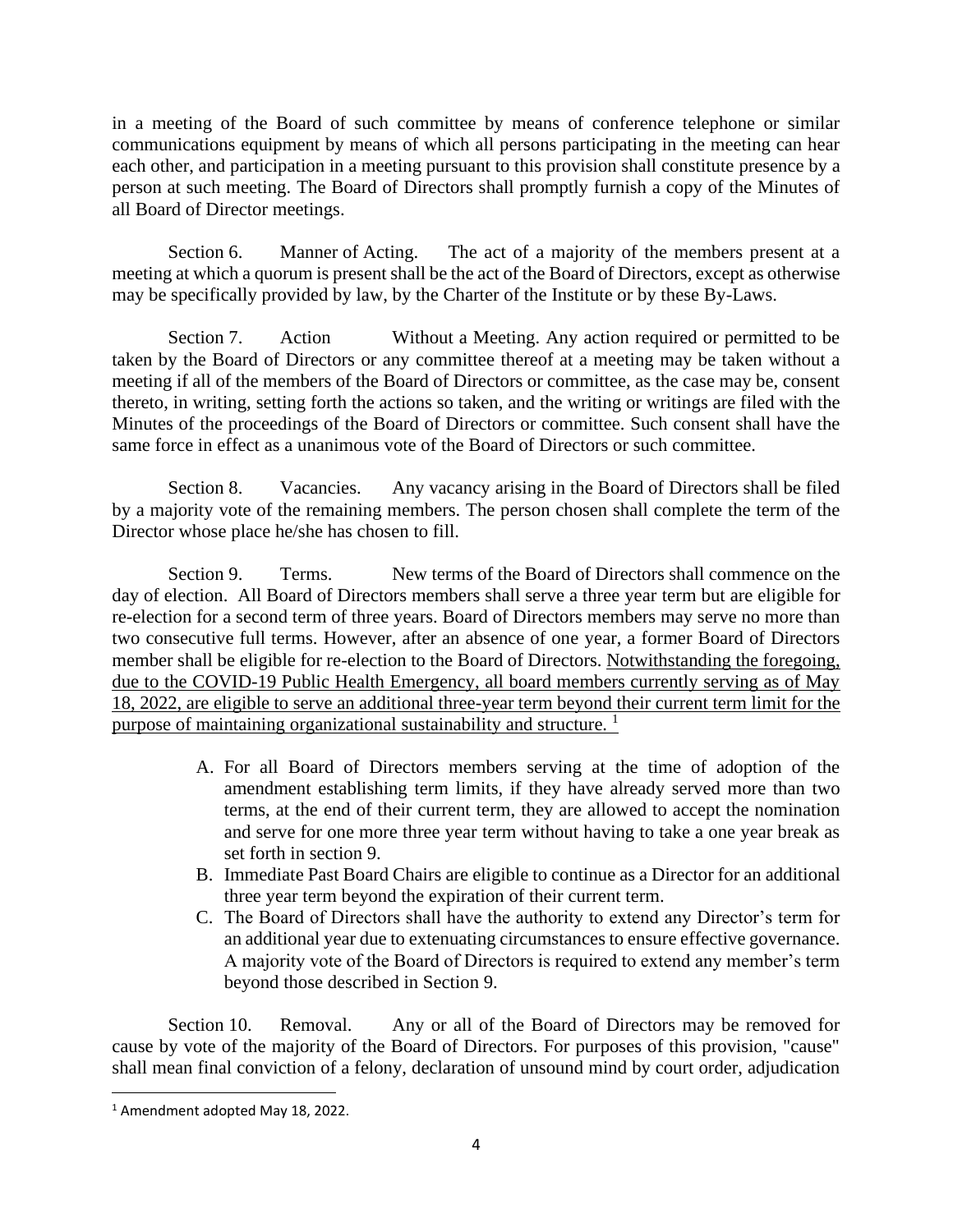of bankruptcy, non-acceptance of an office or conduct prejudicial to the interest of the Institute, or absence from two or more consecutive meetings of the Board of Directors, without excuse satisfactory to the Board.

Section 11. Conflict of Interest. The Board of Directors shall adopt a policy for handling conflicts of interest, which shall be annually reviewed and acknowledged by each Director.

# **ARTICLE IX**

#### **PRESIDENT & CEO**

The Board of Directors, by majority vote, shall appoint a President & CEO, who will provide the general supervision and control of all the business and affairs of the Institute, subject to the direction of the Board of Directors. The duties and responsibilities of the President & CEO shall include the following:

- A. Be responsible for developing the agenda, presiding at, and recording the proceedings for each meeting of the Board of Directors.
- B. Be responsible for employing staff or engaging contract personnel as appropriate to conduct the necessary work of the Institute.

### **ARTICLE X**

#### **COMMITTEES**

The President & CEO or the Board of Directors may appoint special committees as deemed appropriate. Members of the committees may be comprised of members or non-members of the Institute and shall be selected on the basis of their competency to address the subject of the committees' deliberations.

At least sixty (60) days before the Annual Meeting, an appointment will be made of a Nominating Committee consisting of three individuals, which shall represent current members of the Board of Directors whose terms of office extends beyond that year's Annual Meeting. Not later than thirty (30) days prior to the Annual Meeting, the Nominating Committee shall submit to the President & CEO the names of nominees for the Board to be elected at that year's Annual Meeting.

# **ARTICLE XI**

### **WAIVER OF NOTICE**

Whenever any notice is required to be given to any Director of the Institute under the provisions of these By-Laws, the Institute's Certificate of Incorporation, or the laws of New Jersey, a waiver thereof in writing signed by the person or persons entitled to such notice, whether before or after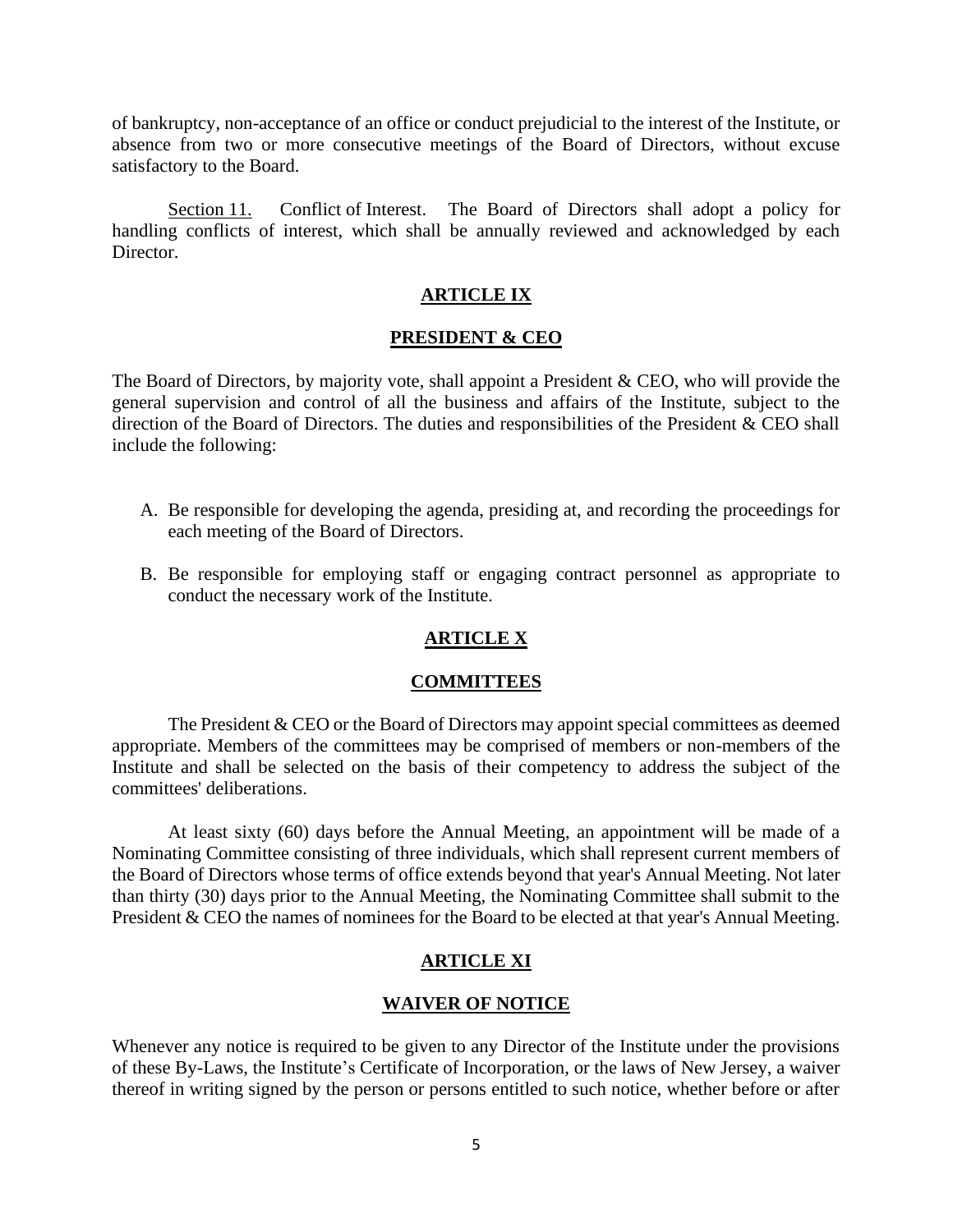the time stated therein, shall be deemed equivalent to the giving of such notices. The attendance of a member of the Board of Directors at a meeting shall constitute a waiver of notice of such meeting except where a Board member attends a meeting for the expressed purposes of objecting to a transaction of any business because the meeting is not lawfully called or convened.

# **ARTICLE XII**

# **INDEMNIFICATION OF DIRECTORS AND OFFICERS**

Section 1. Right of Indemnification and Standard of Conduct. Any person who is made a party to a suit or proceedings by or in the right of the Institute to procure a judgment in its favor by reason of the fact that he/she, his/her testator or intestate, is or was a Director of officer of the Institute, may be indemnified by the Institute in accordance with these By-Laws against judgments, amounts paid in settlement and reasonable expenses, including attorney's fees, actually and necessarily incurred as a result of such suit or proceedings, or any appeal therein, except in relation to matters as to which such Director or officer is adjudged to have breached his/her duty to the Institute under New Jersey law. Any person made or threatened to be made a party to a suit or proceeding other than by or in the right of this Institute to procure a judgment in its favor, whether civil or criminal, including a suit or proceeding by or in the right of any other corporation which any Director or officer of the Institute served in any capacity at the required of this Institute, by reason of the fact that he/she, his/her testator or intestate, is or was a Director or officer of this or such other corporation for served such other corporation in any capacity, may be indemnified by the Institute in accordance with these By-Laws against judgments) fines, amounts paid in settlement and reasonable expenses, including attorney's fees, actually and necessarily incurred as a result of such suit or proceeding, or any appeal therein, if such Director or officer acted in good faith for a purpose which he/she reasonably believed to be in the best interest of this Institute and, in addition, in criminal actions or proceedings, had no reasonable cause to believe that his/her conduct was unlawful.

Section 2. Determination of Right of Indemnification. Any person referred to in these By-Laws who has been wholly successful, on the merits or otherwise, in the defense of any civil or criminal action, suit or proceeding of the character described in these By-Laws shall be entitled to indemnification as a right without any further action or approval by the Board of Directors. Except as provided in the immediately preceding sentence, any indemnification under these By-Laws next above shall be made at the discretion of the Institute but only if the Board of Directors, acting by majority vote of a quorum consisting of Directors who were not parties to such action, suit or proceeding, present or voting, shall find that the Director of officer has met the applicable standard of conduct set forth in these By-Laws, or (b) if no such quorum of the Board of Directors is obtainable with due diligence, independent legal counsel shall deliver to the Institute their written opinion that indemnification is proper under the circumstances because such Director of officer has met such standard.

Notwithstanding the foregoing, no person referred to in these By-Laws who has been made a party to any action, suit or proceeding of the character described in these By-Laws shall be entitled to indemnification with respect to any claim, issue or matter as to which such person, his/her testator or intestate, shall have been adjudged to be liable for negligence or misconduct in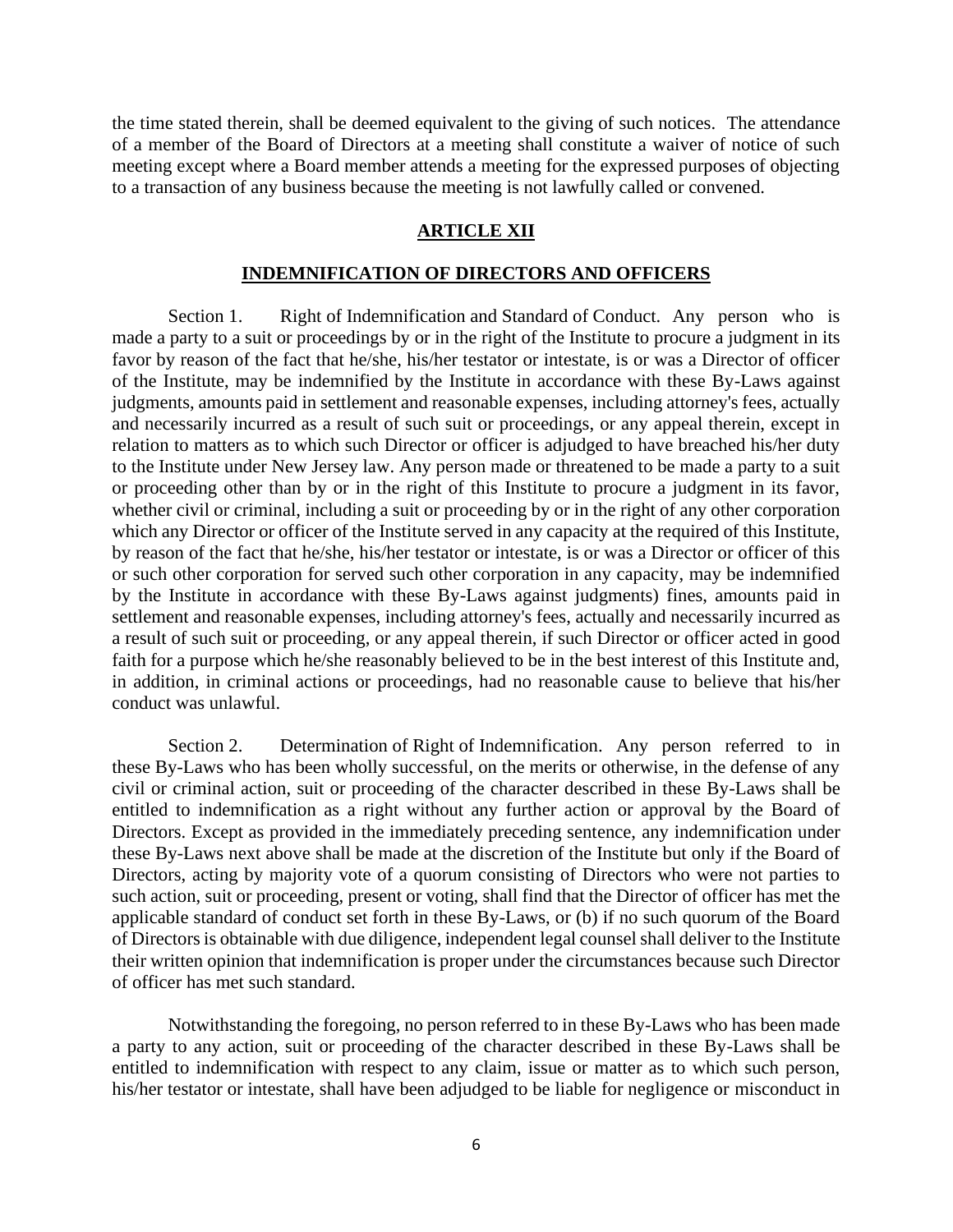the performance of his duty to this Institute or any other corporation which such person served in any capacity at the request of this Institute, unless and except to the extent that the court in which such action, suit or proceeding was brought shall determine upon application that, despite the adjudication of liability and in view of all the circumstances of the case, such person is fairly and reasonably entitled to indemnity for such expenses as the court shall deem proper.

Section 3. Advance of Expenses. Expenses incurred in defending a civil or criminal action, suit or proceeding may be paid by the Institute in advance of the final disposition of such action, suit or proceeding, only if authorized in the specific case (a) by the Board of Directors acting by majority vote of a quorum consisting of Directors who are not parties to such action, suit or proceeding upon a finding that the Directors or officer has met the applicable standard of conduct set forth in these By-Laws, or (b) if no such quorum of the Board of Directors is obtainable with due diligence, upon the opinion in writing of independent legal counsel that indemnification is proper under the circumstances because such Director or officer has met such standard, provided that the Institute shall have received an undertaking by or on behalf of the person receiving such advancement to prepay such amount if he/she is ultimately found not to be entitled to indemnification or, where indemnification is granted, such portion of the amount so advanced by the Institute or allowed by the court in excess of the indemnification to which he/she is entitled.

Section 4. Rights of Indemnification Cumulative. The rights of indemnification provided in this Article X shall be in addition to any rights to which any such Director, officer or other person may otherwise be entitled under any By-Law, agreement or otherwise.

### **ARTICLE XIII**

#### **AMENDMENTS**

Subject to the provisions of the Certificate of Incorporation of the Institute, the Board of Directors may amend, repeal, or alter these By-Laws of the Institute, in part or in whole, by affirmative vote of two-thirds (2/3) of all the Directors of the Institute then in office, provided that notice of intention to amend, repeal, or alter the By-Laws, in whole or in part, shall have been given in the notice of such meeting.

#### **ARTICLE XIV**

#### **EXEMPT STATUS**

The Institute has been organized and will be operated for exempt purposes within the meaning of Section 501(c)3 of the Internal Revenue Code and will be exempt from taxation under Section 501(a). Any provision of these By-Laws which would in any manner adversely affect the Institute's tax exempt status shall be void and shall be deleted or modified as necessary to comply with all applicable requirements for the Institute's maintaining its tax exempt status.

### **ARTICLE XV**